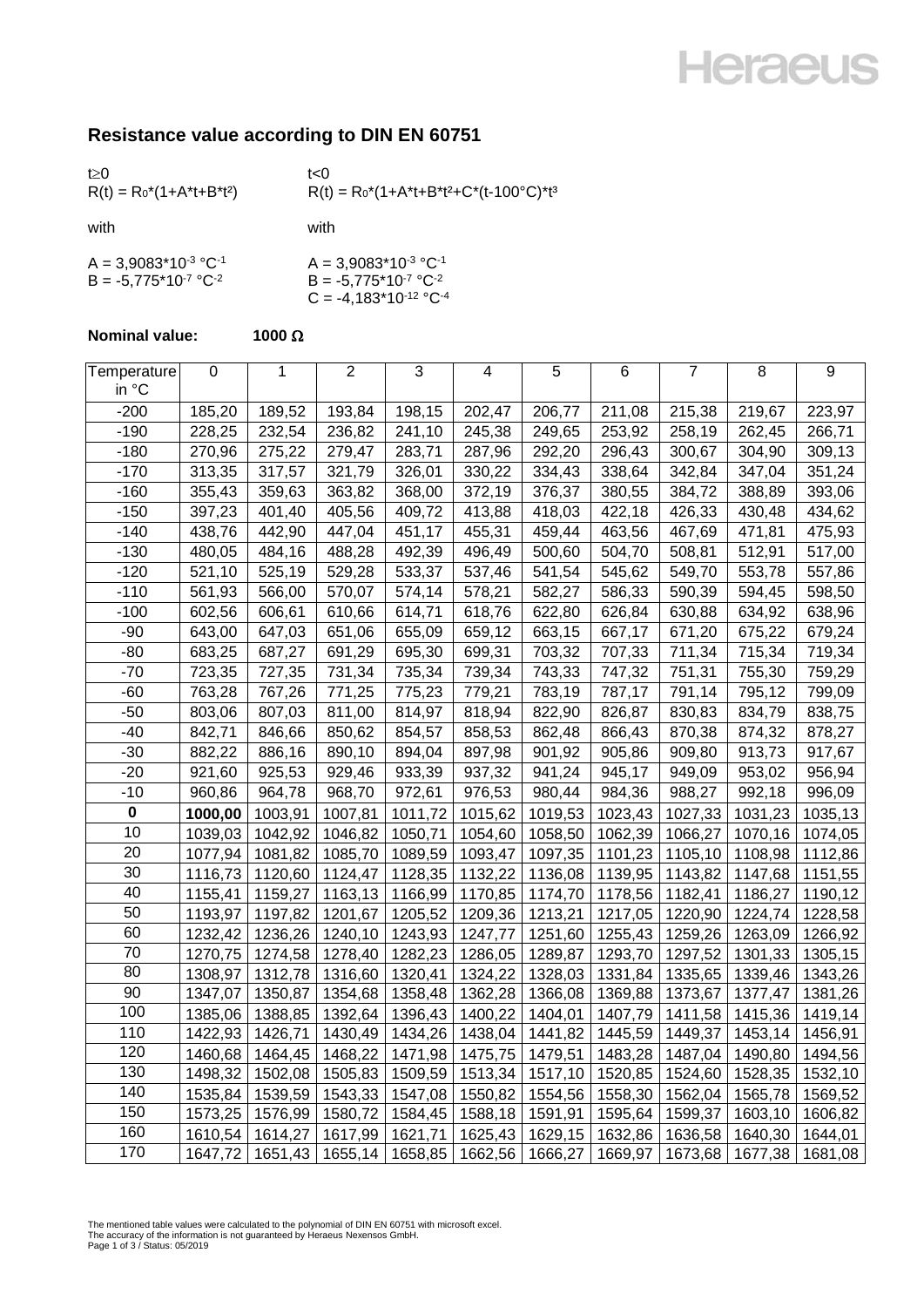## **Heraeus**

| Temperature<br>in °C | 0       | 1                 | $\overline{2}$ | 3               | 4                                               | 5                       | 6                       | 7       | 8                 | 9       |
|----------------------|---------|-------------------|----------------|-----------------|-------------------------------------------------|-------------------------|-------------------------|---------|-------------------|---------|
|                      |         |                   |                |                 |                                                 |                         |                         |         |                   |         |
| 180                  | 1684,78 | 1688,48           | 1692,18        | 1695,88         | 1699,58                                         | 1703,27                 | 1706,97                 | 1710,66 | 1714,35           | 1718,04 |
| 190                  | 1721,73 | 1725,42           | 1729,11        | 1732,79         | 1736,48                                         | 1740,16                 | 1743,84                 | 1747,52 | 1751,20           | 1754,88 |
| 200                  | 1758,56 | 1762,24           | 1765,91        | 1769,59         | 1773,26                                         | 1776,93                 | 1780,60                 | 1784,27 | 1787,94           | 1791,61 |
| 210                  | 1795,28 | 1798,94           | 1802,60        | 1806,27         | 1809,93                                         | 1813,59                 | 1817,25                 | 1820,91 | 1824,56           | 1828,22 |
| 220                  | 1831,88 | 1835,53           | 1839,18        | 1842,83         | 1846,48                                         | 1850,13                 | 1853,78                 | 1857,43 | 1861,07           | 1864,72 |
| 230                  | 1868,36 | 1872,00           | 1875,64        | 1879,28         | 1882,92                                         | 1886,56                 | 1890,19                 | 1893,83 | 1897,46           | 1901,10 |
| 240                  | 1904,73 | 1908,36           | 1911,99        | 1915,62         | 1919,24                                         | 1922,87                 | 1926,49                 | 1930,12 | 1933,74           | 1937,36 |
| 250                  | 1940,98 | 1944,60           | 1948,22        | 1951,84         | 1955,45                                         | 1959,07                 | 1962,68                 | 1966,29 | 1969,90           | 1973,51 |
| 260                  | 1977,12 | 1980,73           | 1984,33        | 1987,94         | 1991,54                                         | 1995,15                 | 1998,75                 | 2002,35 | 2005,95           | 2009,54 |
| 270                  | 2013,14 | 2016,74           | 2020,33        | 2023,93         | 2027,52                                         | 2031,11                 | 2034,70                 | 2038,29 | 2041,88           | 2045,46 |
| 280                  | 2049,05 | 2052,63           | 2056,22        | 2059,80         | 2063,38                                         | 2066,96                 | 2070,54                 | 2074,11 | 2077,69           | 2081,27 |
| 290                  | 2084,84 | 2088,41           | 2091,98        | 2095,55         | 2099,12                                         | 2102,69                 | 2106,26                 | 2109,82 | 2113,39           | 2116,95 |
| 300                  | 2120,52 | 2124,08           | 2127,64        | 2131,20         | 2134,75                                         | 2138,31                 | 2141,87                 | 2145,42 | 2148,97           | 2152,52 |
| 310                  | 2156,08 | 2159,63           | 2163,17        | 2166,72         | 2170,27                                         | 2173,81                 | 2177,36                 | 2180,90 | 2184,44           | 2187,98 |
| 320                  | 2191,52 | 2195,06           | 2198,60        | 2202,13         | 2205,67                                         | 2209,20                 | 2212,73                 | 2216,26 | 2219,79           | 2223,32 |
| 330                  | 2226,85 | 2230,38           | 2233,90        | 2237,43         |                                                 | 2240,95 2244,47         | 2247,99                 | 2251,51 | 2255,03           | 2258,55 |
| 340                  | 2262,06 | 2265,58           | 2269,09        | 2272,61         |                                                 | 2276,12 2279,63         | 2283,14                 | 2286,64 | 2290,15           | 2293,66 |
| 350                  | 2297,16 | 2300,67           | 2304,17        | 2307,67         | 2311,17                                         | 2314,67                 | 2318,17                 | 2321,66 | 2325,16           | 2328,65 |
| 360                  | 2332,14 | 2335,64           | 2339,13        | 2342,62         | 2346,11                                         | 2349,59                 | 2353,08                 | 2356,56 | 2360,05           | 2363,53 |
| 370                  | 2367,01 | 2370,49           | 2373,97        | 2377,45         | 2380,93                                         | 2384,40                 | 2387,88                 | 2391,35 | 2394,82           | 2398,29 |
| 380                  | 2401,76 | 2405,23           | 2408,70        | 2412,17         | 2415,63                                         | 2419,10                 | 2422,56                 | 2426,02 | 2429,48           | 2432,94 |
| 390                  | 2436,40 | 2439,86           | 2443,31        | 2446,77         | 2450,22                                         | 2453,67                 | 2457,13                 | 2460,58 | 2464,03           | 2467,47 |
| 400                  | 2470,92 | 2474,37           | 2477,81        | 2481,25         | 2484,70                                         | 2488,14                 | 2491,58                 | 2495,02 | 2498,45           | 2501,89 |
| 410                  | 2505,33 | 2508,76           | 2512,19        | 2515,62         | 2519,06                                         | 2522,49                 | 2525,91                 | 2529,34 | 2532,77           | 2536,19 |
| 420                  | 2539,62 | 2543,04           | 2546,46        | 2549,88         | 2553,30                                         | 2556,72                 | 2560,13                 | 2563,55 | 2566,96           | 2570,38 |
| 430                  | 2573,79 | 2577,20           | 2580,61        | 2584,02         | 2587,43                                         | 2590,83                 | 2594,24                 | 2597,64 | 2601,05           | 2604,45 |
| 440                  | 2607,85 | 2611,25           | 2614,65        | 2618,04         | 2621,44                                         | 2624,83                 | 2628,23                 | 2631,62 | 2635,01           | 2638,40 |
| 450                  | 2641,79 | 2645,18           | 2648,57        | 2651,95         | 2655,34                                         | 2658,72                 | 2662,10                 | 2665,48 | 2668,86           | 2672,24 |
| 460                  | 2675,62 | 2679,00           | 2682,37        | 2685,75         | 2689,12                                         | 2692,49                 | 2695,86                 | 2699,23 | 2702,60           | 2705,97 |
| 470                  | 2709,33 | 2712,70           | 2716,06        | 2719,42         | 2722,78                                         | 2726,14                 | 2729,50                 | 2732,86 | 2736,22           | 2739,57 |
| 480                  | 2742,93 | 2746,28           | 2749,63        | 2752,99         | 2756,33                                         | 2759,68                 | 2763,03                 | 2766,38 | 2769,72           | 2773,07 |
| 490                  | 2776,41 | 2779,75           | 2783,09        | 2786,43         | 2789,77                                         | 2793,11                 | 2796,44                 | 2799,78 | 2803,11           | 2806,44 |
| 500                  | 2809,78 | 2813,11           |                |                 | 2816,43   2819,76   2823,09   2826,42   2829,74 |                         |                         | 2833,06 | 2836,38           | 2839,71 |
| 510                  |         | 2843,03   2846,34 | 2849,66        |                 | 2852,98 2856,29 2859,61                         |                         | 2862,92                 |         | 2866,23   2869,54 | 2872,85 |
| 520                  | 2876,16 | 2879,47           | 2882,77        | 2886,08         |                                                 | 2889,38 2892,68         | 2895,99                 | 2899,29 | 2902,59           | 2905,88 |
| 530                  | 2909,18 | 2912,48           | 2915,77        | 2919,06         |                                                 | 2922,36 2925,65         | 2928,94                 | 2932,22 | 2935,51           | 2938,80 |
| 540                  | 2942,08 | 2945,37           | 2948,65        | 2951,93         |                                                 | 2955,21 2958,49         | 2961,77                 | 2965,05 | 2968,32           | 2971,60 |
| 550                  | 2974,87 | 2978,14           | 2981,42        | 2984,69         |                                                 | 2987,95 2991,22         | 2994,49                 | 2997,75 | 3001,02           | 3004,28 |
| 560                  | 3007,54 | 3010,81           | 3014,07        | 3017,32         |                                                 | 3020,58 3023,84         | 3027,09                 | 3030,35 | 3033,60           | 3036,85 |
| 570                  | 3040,10 | 3043,35           | 3046,60        | 3049,85         |                                                 | 3053,09 3056,34         | 3059,58                 | 3062,82 | 3066,06           | 3069,30 |
| 580                  | 3072,54 | 3075,78           | 3079,02        | 3082,25         |                                                 | 3085,49 3088,72         | 3091,95                 | 3095,18 | 3098,41           | 3101,64 |
| 590                  | 3104,87 | 3108,10           | 3111,32        | 3114,55         |                                                 | 3117,77 3120,99         | 3124,21                 | 3127,43 | 3130,65           | 3133,86 |
| 600                  | 3137,08 | 3140,30           | 3143,51        | 3146,72         |                                                 | 3149,93 3153,14         | 3156,35                 | 3159,56 | 3162,77           | 3165,97 |
| 610                  | 3169,18 | 3172,38           |                | 3175,58 3178,78 |                                                 | 3181,98 3185,18         | 3188,38                 | 3191,57 | 3194,77           | 3197,96 |
| 620                  | 3201,16 | 3204,35           |                | 3207,54 3210,73 |                                                 | 3213,92 3217,10         | 3220,29                 | 3223,47 | 3226,66           | 3229,84 |
| 630                  | 3233,02 | 3236,20           | 3239,38        | 3242,56         |                                                 | 3245,73 3248,91         | 3252,08                 | 3255,26 | 3258,43           | 3261,60 |
| 640                  | 3264,77 | 3267,94           | 3271,10        | 3274,27         |                                                 | 3277,44 3280,60         | 3283,76                 | 3286,92 | 3290,08           | 3293,24 |
| 650                  | 3296,40 | 3299,56           | 3302,71        | 3305,87         |                                                 |                         | 3309,02 3312,18 3315,33 | 3318,48 | 3321,63           | 3324,77 |
| 660                  | 3327,92 | 3331,06           | 3334,21        | 3337,35         |                                                 | 3340,49 3343,64 3346,77 |                         | 3349,91 | 3353,05           | 3356,19 |

The mentioned table values were calculated to the polynomial of DIN EN 60751 with microsoft excel. The accuracy of the information is not guaranteed by Heraeus Nexensos GmbH. Page 2 of 3 / Status: 05/2019